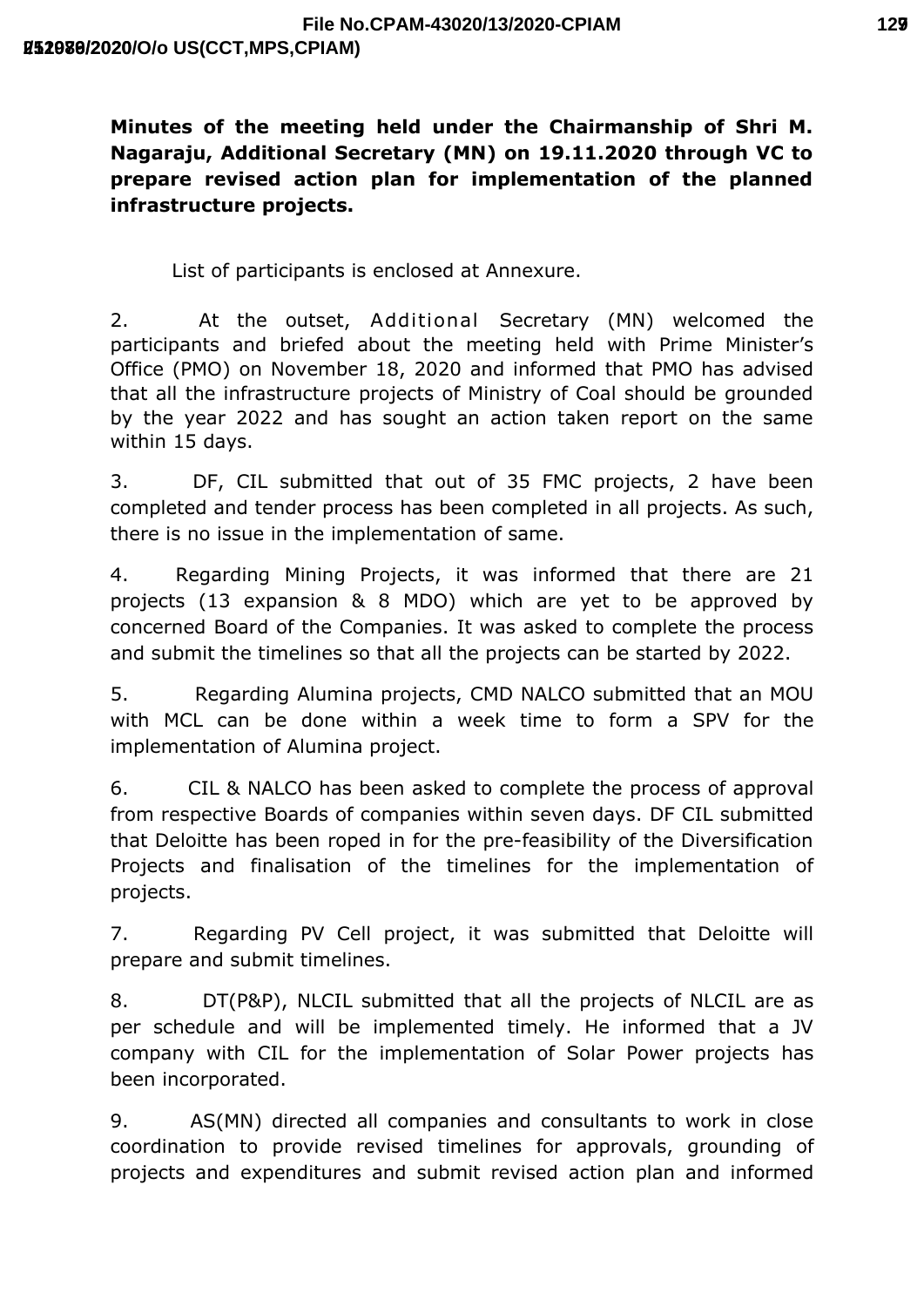that the next meeting shall be held towards the end of the next week to discuss the progress made based on today's meeting.

10. Meeting ended with vote of thanks to Chair.